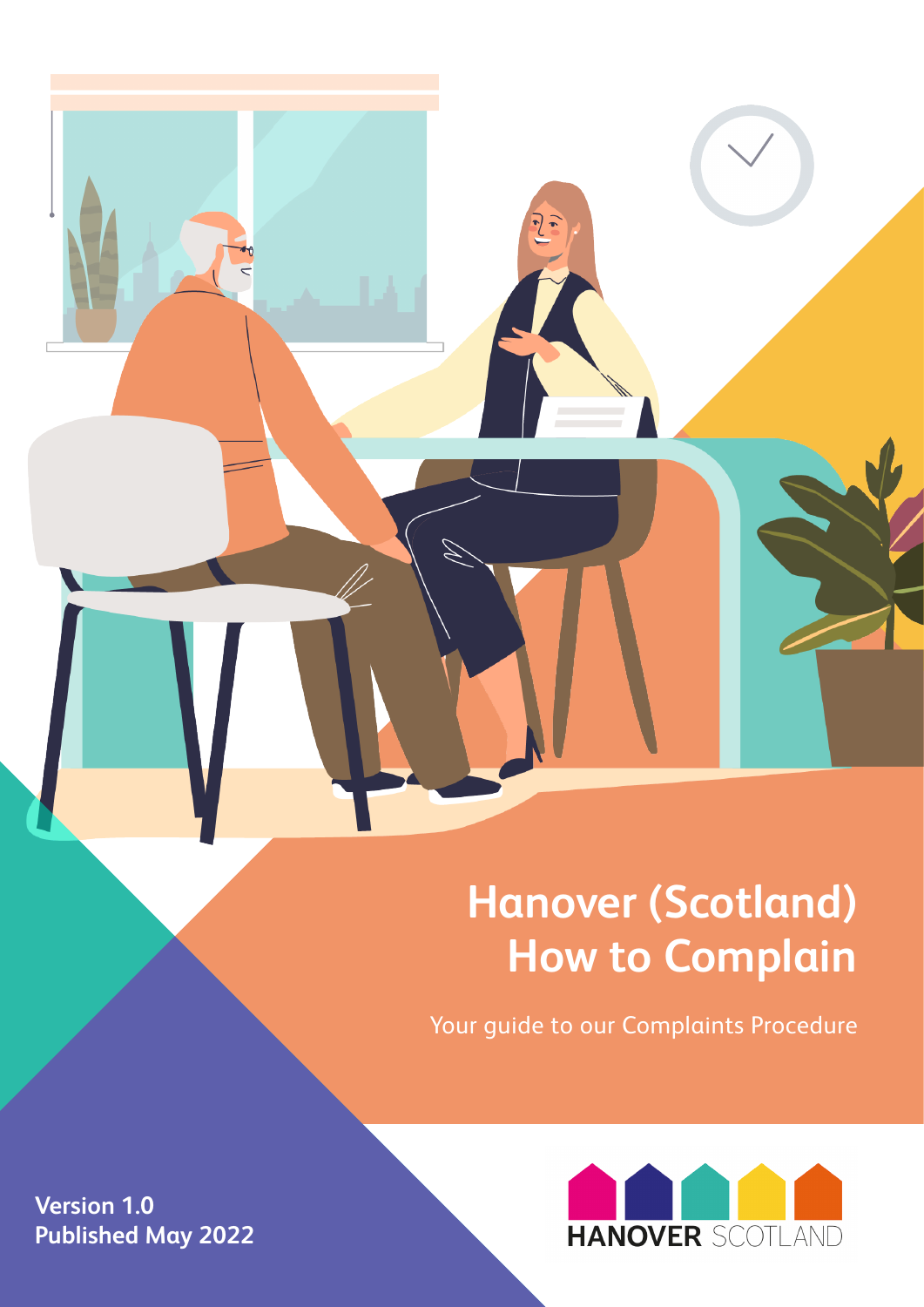# **Complaints Handling Procedure**

**As your landlord, Hanover is committed to providing high-quality customer services. We value complaints and use information from them to help us improve our services. If something goes wrong or you are dissatisfied with our services, please tell us. This leaflet describes our complaints procedure and how to make a complaint. It also details how we will handle your complaint and what you can expect from us.** 

#### **What is a complaint?**

We regard a complaint as any expression of dissatisfaction about our action, or lack of action, or about the standard of services provided by us, or on our behalf.

#### **Who can complain?**

Anyone who receives, requests or is directly affected by our services can make a complaint to us. This includes the representative of someone who is dissatisfied with our service (for example, a relative, friend, advocate or adviser). If you are making a complaint on someone else's behalf, you will normally need their written consent.

Please also read the section on *Getting help to make your complaint* on page 7.

#### **How long do I have to make a complaint?**

Normally, you must make your complaint **within six months of**:

- the event you want to complain about; or
- finding out that you have a reason to complain.



In exceptional circumstances, we may be able to accept a complaint after the time limit. If you feel that the time limit should not apply to your complaint, please tell us why.

#### **How do I complain?**

You can complain by phone, in writing, by email, via our online contact form or in person at any of our offices. Please refer to the *Contact Us* section on page 8.

It is easier for us to address complaints if you make them quickly and directly to the service concerned. So please talk to a member of our staff at the service you are complaining about. Then they can try to resolve the issue.

When complaining, please tell us:

- your full name and contact details;
- as much as you can about the complaint;
- what has gone wrong; and
- what outcome you are seeking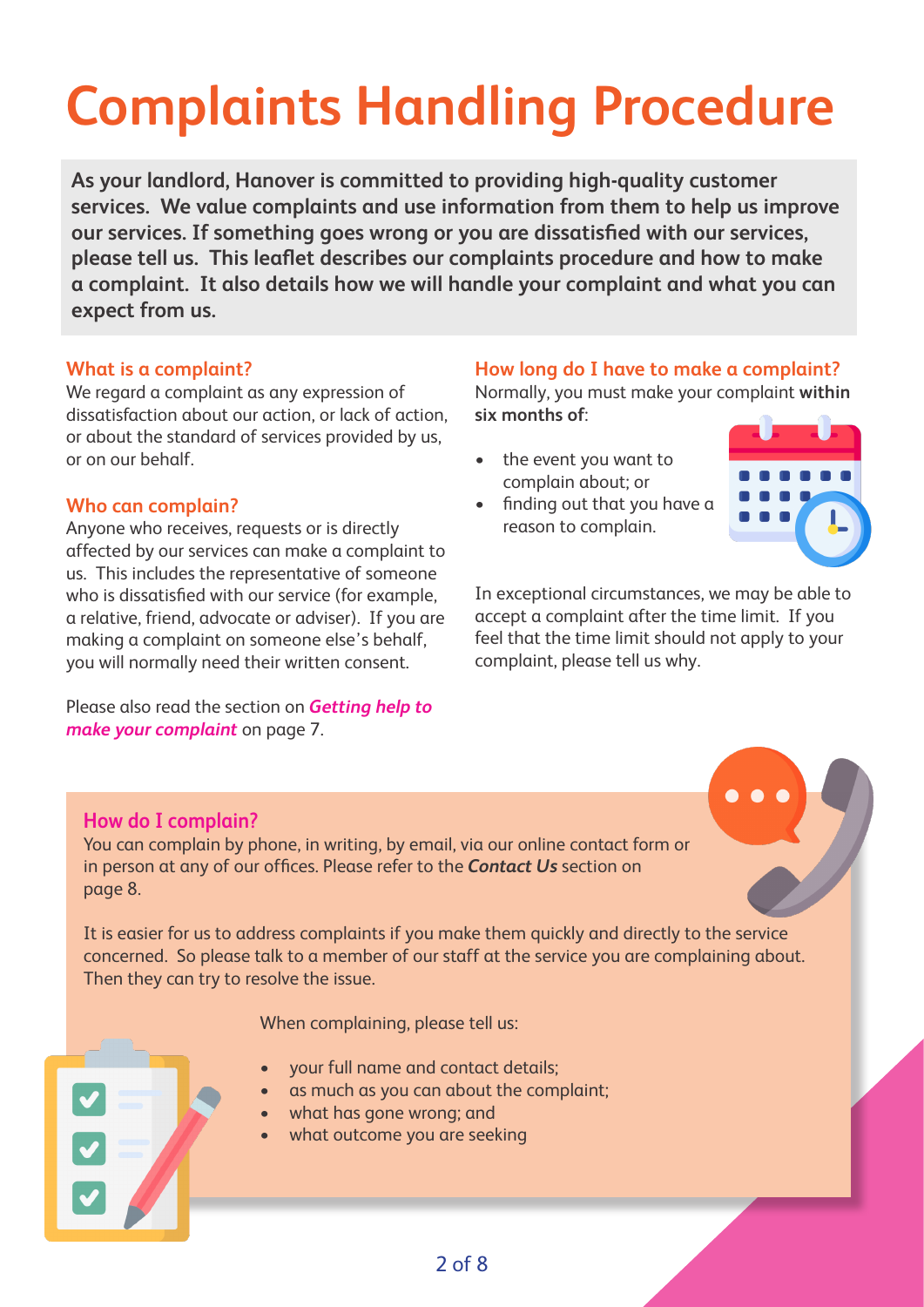

#### **What can I complain about?**  You can complain about things like:

- failure or refusal to provide a service
- inadequate quality or standard of service, or an unreasonable delay in providing a service
- delays in responding to enquiries or requests
- unfairness, bias or prejudice in service delivery
- lack of provision, or the provision of misleading, unsuitable or incorrect advice or information
- a repair that has not been carried out properly or within an agreed time frame
- dissatisfaction with one of our policies or its impact on the individual
- failure to properly apply law, procedure or guidance when delivering services
- failure to follow the appropriate administrative process
- conduct, treatment by or attitude of a member of staff or contractor (except where there are arrangements in place for the contractor to handle the complaint themselves)
- disagreement with a decision (except where there is a statutory procedure for challenging that decision, or an established appeals process followed throughout the sector)

Your complaint may involve more than one service provided by Hanover or be about someone working on our behalf.



#### **What can't I complain about?**

There are some things we can't deal with through our complaints handling procedure. These include:

- a routine first-time request for a service
- a request for compensation only
- issues that are in court or have already been heard by a court or a tribunal (if you decide to take legal action, you should let us know as the complaint cannot then be considered under this process)
- disagreement with a decision where there is a statutory procedure for challenging that decision (such as for freedom of information and subject access requests), or an established appeals process followed throughout the sector
- a request for information under the Data Protection or Freedom of Information (Scotland) Acts
- a grievance by a staff member or a grievance relating to employment or staff recruitment
- a concern raised internally by a member of staff (which was not about a service they received, such as a whistleblowing concern)
- a concern about a child or an adult's safety
- an attempt to reopen a previously concluded complaint or to have a complaint reconsidered where we have already given our final decision
- abuse or unsubstantiated allegations about our organisation or staff, where such actions would be covered by our Unacceptable Actions Policy
- a concern about the actions or service of a different organisation, where we have no involvement in the issue (except where the other organisation is delivering services on our behalf)

If other procedures or rights of appeal can help you resolve your concerns, we will give information and advice to help you.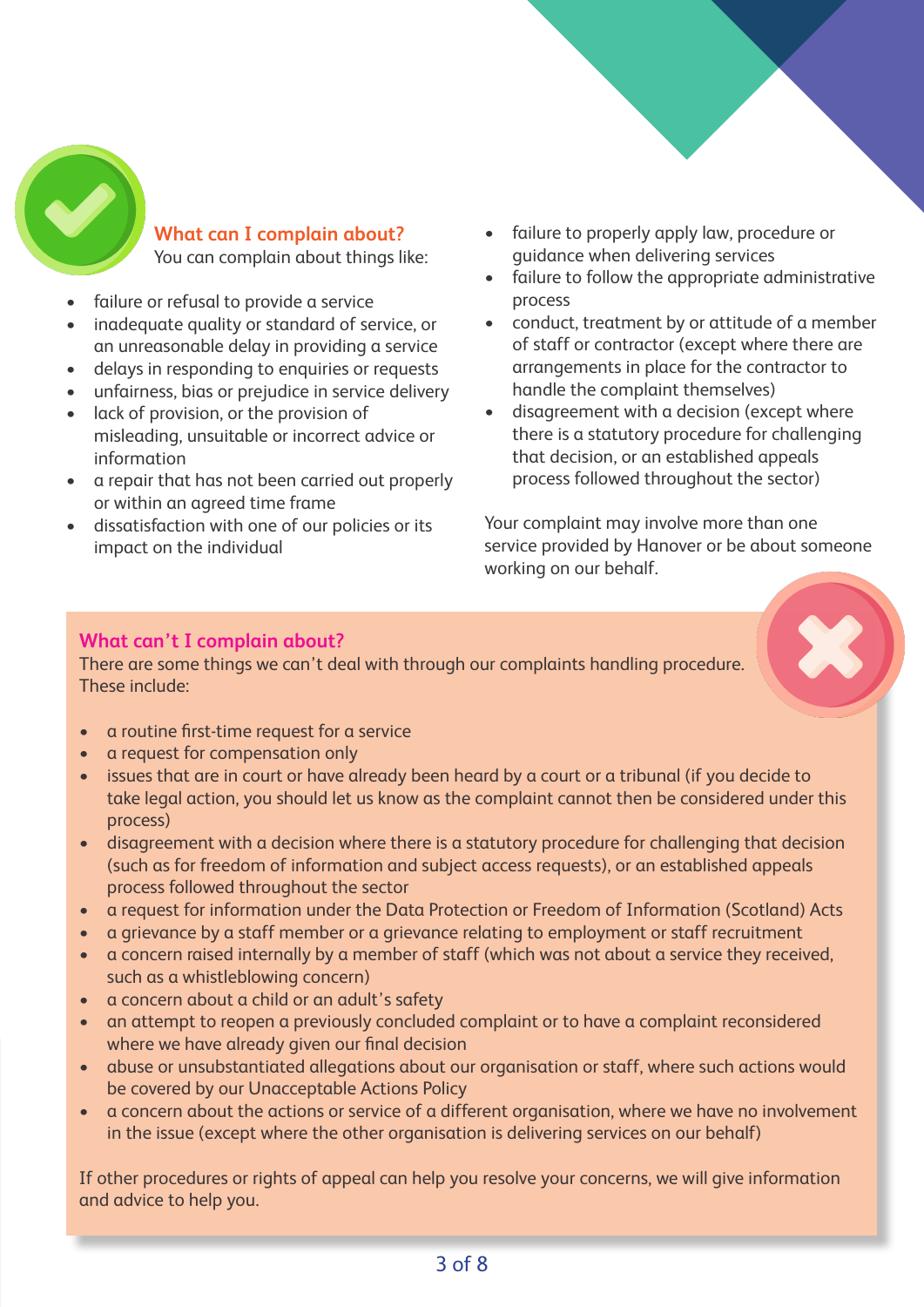## **What happens when I have complained?**

We will always tell you who is dealing with your complaint. Our complaints procedure has two stages:

#### **Stage 1: Frontline response**

We aim to respond to complaints quickly (where possible, when you first tell us about the issue). This could mean an on-the-spot apology and explanation if something has clearly gone wrong, or immediate action to resolve the problem.

We will give you our decision at stage 1 in **five working days or less**, unless there are exceptional circumstances.

If you are not satisfied with the response we give at this stage, we will tell you what you can do next. If you choose to, you can take your complaint to stage 2.

You must normally ask us to consider your complaint at stage 2 either:

- within six months of the event you want to complain about or finding out that you have a reason to complain; or
- within two months of receiving your stage 1 response (if this is later).

In exceptional circumstances, we may be able to accept a stage 2 complaint after the time limit. If you feel that the time limit should not apply to your complaint, please tell us why.

#### **Stage 2: Investigation**

Stage 2 deals with two types of complaint: where the customer remains dissatisfied after stage 1 and those that clearly require investigation, and so are handled directly at this stage. If you do not wish your complaint to be handled at stage 1, you can ask us to handle it at stage 2 instead.

When using stage 2:

- **• We will acknowledge receipt of your complaint within three working days;**
- We will confirm our understanding of the complaint being investigated and what outcome you are looking for; and
- We will try to resolve your complaint where we can (in some cases we may suggest using an alternative complaint resolution approach, such as mediation).



Where we cannot resolve your complaint, we will give you a full response as soon as possible, normally **within 20 working days**.

If our investigation will take longer than 20 working days, we will tell you. We will tell you our revised time limits and keep you updated on progress.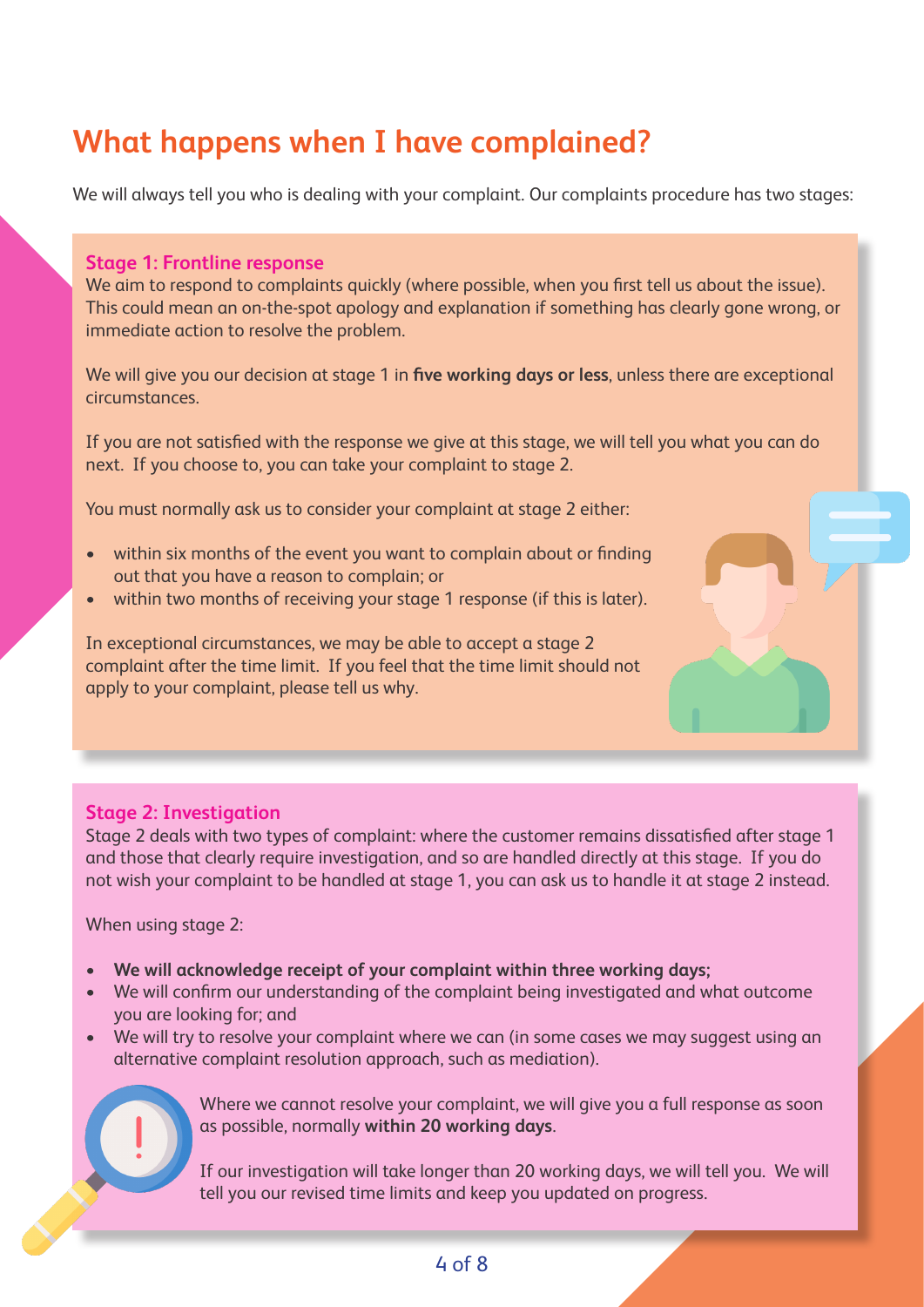### **What if I'm still dissatisfied?**

After we have given you our final decision, if you are still dissatisfied with our decision or the way we dealt with your complaint, you have two options. If your complaint is about our care services you can contact the Care Inspectorate, for anything else you can ask the Scottish Public Services Ombudsman (SPSO) to look at it.

#### **Contacting the SPSO**

Scottish Public Services

The SPSO are an independent services<br><sub>Ombudsman</sub> organisation that investigates

complaints. They are not an advocacy or support service (but there are other organisations who can help you).

You can ask the SPSO to look at your complaint if:

- you have gone all the way through Hanover's complaints handling procedure;
- it is less than 12 months after you became aware of the matter you want to complain about; and
- the matter has not been (and is not being) considered in court.

The SPSO will ask you to complete a complaint form and provide a copy of our final response to your complaint.

You can do this at: www.spso.org.uk/complain/form or call them on **Freephone 0800 377 7330**.

#### **SPSO's contact details are:**

**SPSO Bridgeside House 99 McDonald Road Edinburgh EH7 4NS**

(if you would like to visit in person, you must make an appointment first)

Their freepost address is: **FREEPOST SPSO** Freephone: **0800 377 7330**  Website: **www.spso.org.uk/contact-us**

There are some complaints about housing that have an alternative route for independent review. We will tell you how to seek independent review when we give you our final response on your complaint.

You may wish to get independent support or advocacy to help you progress your complaint. See the section on *Getting help to make your complaint* on page 7.

#### **Care complaints**

If your complaint relates to a care service we provide, you can choose whether to complain to us or the Care Inspectorate. You can find out more about their complaints procedure, or make a complaint, by contacting them.

The Care Inspectorate has several offices around Scotland. Please refer to: **www.scswis.com**

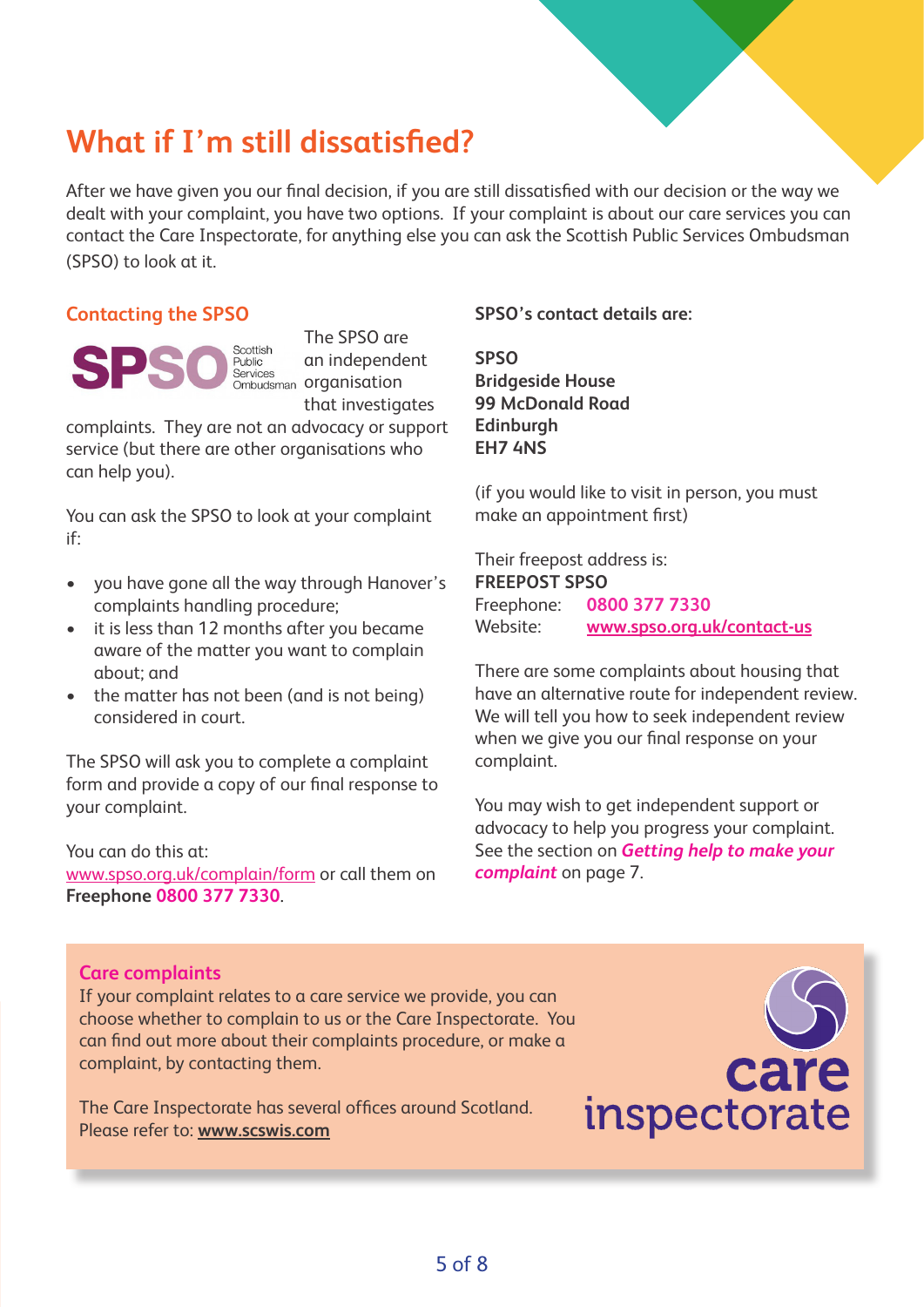**Reporting a significant performance failure to the Scottish Housing Regulator**



The Scottish Housing Regulator (SHR) can consider issues raised with them about 'significant performance failures'.

A significant performance failure is defined by the SHR as something that a landlord does or fails to do that puts the interests of its tenants at risk, and which the landlord has not resolved.

This is something that is a systemic problem that does, or could, affect all of a landlord's tenants. If you are affected by a problem like this, you should first report it to us. If you have told us about it but we have not resolved it, you can report it directly to the SHR.

#### **A complaint between an individual tenant and a landlord is not a significant performance failure.**

Significant performance failures are not, therefore, dealt with through this complaints handling procedure.

You can ask us for more information about significant performance failures.

The SHR also has more information on their website:

**www.scottishhousingregulator.gov.uk**

#### **Getting help to make your complaint**

We understand that you may be unable or reluctant to make a complaint yourself.

We accept complaints from the representative of a person who is dissatisfied with our service.

We can take complaints from a friend, relative, or an advocate, if you have given them your consent to complain for you.

You can find out about advocates in your area by contacting the **Scottish Independent Advocacy Alliance:**

Tel: 0131 510 9410 Website: **www.siaa.org.uk**

You can find out about advisers in your area through **Citizens Advice Scotland:**

Website: **www.cas.org.uk** or check your phone book for your local citizens advice bureau.

We are committed to making our service easy to use for all members of the community. In line with our statutory equalities duties, we will always ensure that reasonable adjustments are made to help you access and use our services.

If you have trouble putting your complaint in writing, or want this information in another language or format, such as large font, or Braille, please let us know and we will be happy to assist.

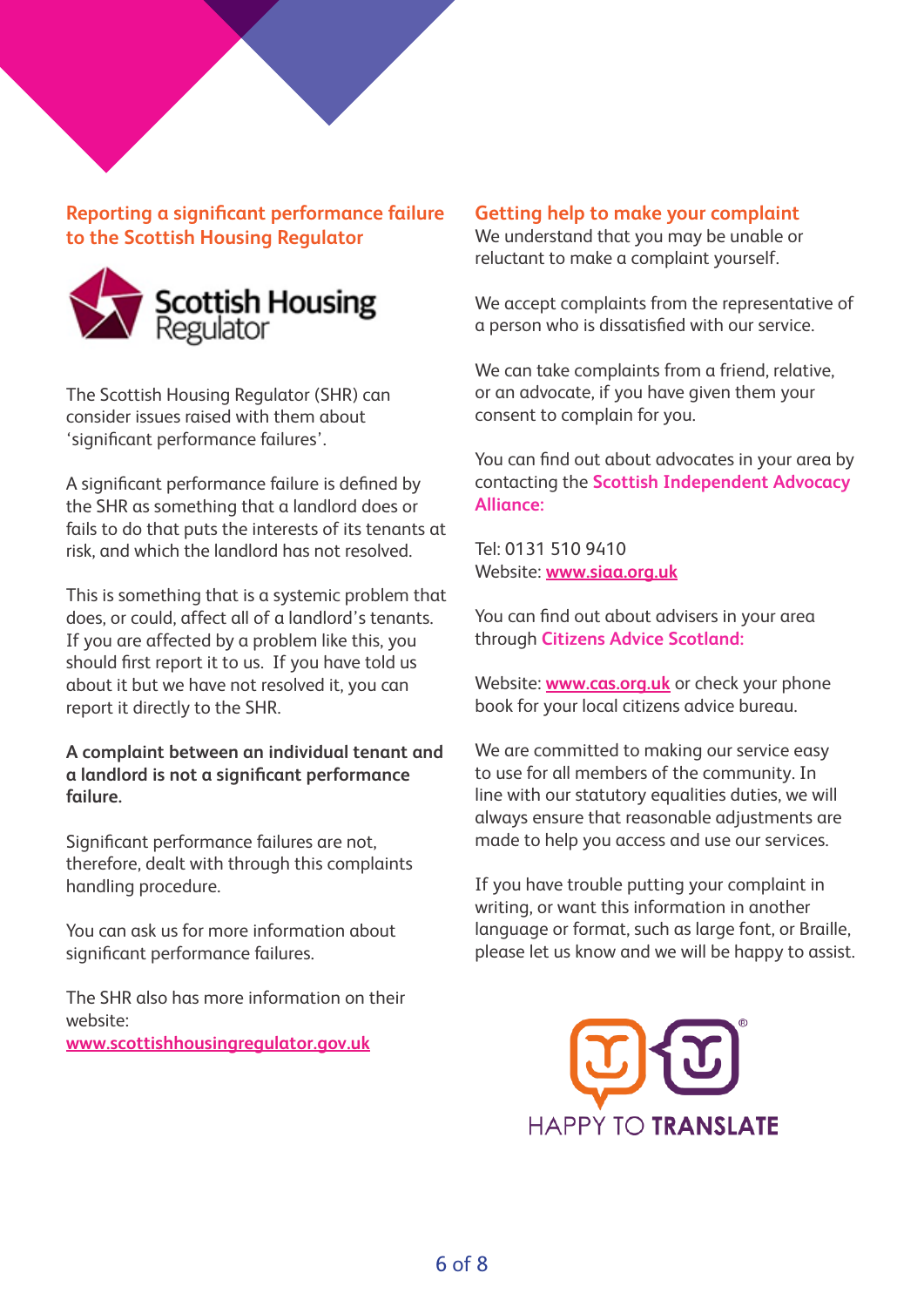#### **Our Complaints procedure**

You can make your complaint in person, by phone, by email or in writing.

We have a two-stage complaints procedure. We will always try to deal with your complaint quickly. But if it is clear that the matter will need investigation, we will tell you and keep you updated on our progress.

If your complaint relates to a care service you can choose to complain to us or to the Care Inspectorate.

#### **Stage 1: Frontline response**

We will always try to resolve your complaint quickly, within five working days if we can.

If you are dissatisfied with our response, you can ask us to consider your complaint at stage 2.

#### **Stage 2: Investigation**

We will look at your complaint at this stage if you are dissatisfied with our response at stage 1. We also look at some complaints immediately at this stage, if it is clear that they need investigation.

We will acknowledge your complaint within three working days.

We will confirm the points of complaint to be investigated and what you want to achieve.

We will investigate the complaint and give you our decision as soon as possible. This will be after no more than 20 working days unless there is clearly a good reason for needing more time.

#### **Scottish Public Services Ombudsman**

If, after receiving our final decision on your complaint, you remain dissatisfied with our decision or the way we have handled your complaint, you can ask the SPSO to consider it.

There are some complaints about housing that have an alternative route for independent review. We will tell you how to seek independent review when we give you our final response on your complaint.